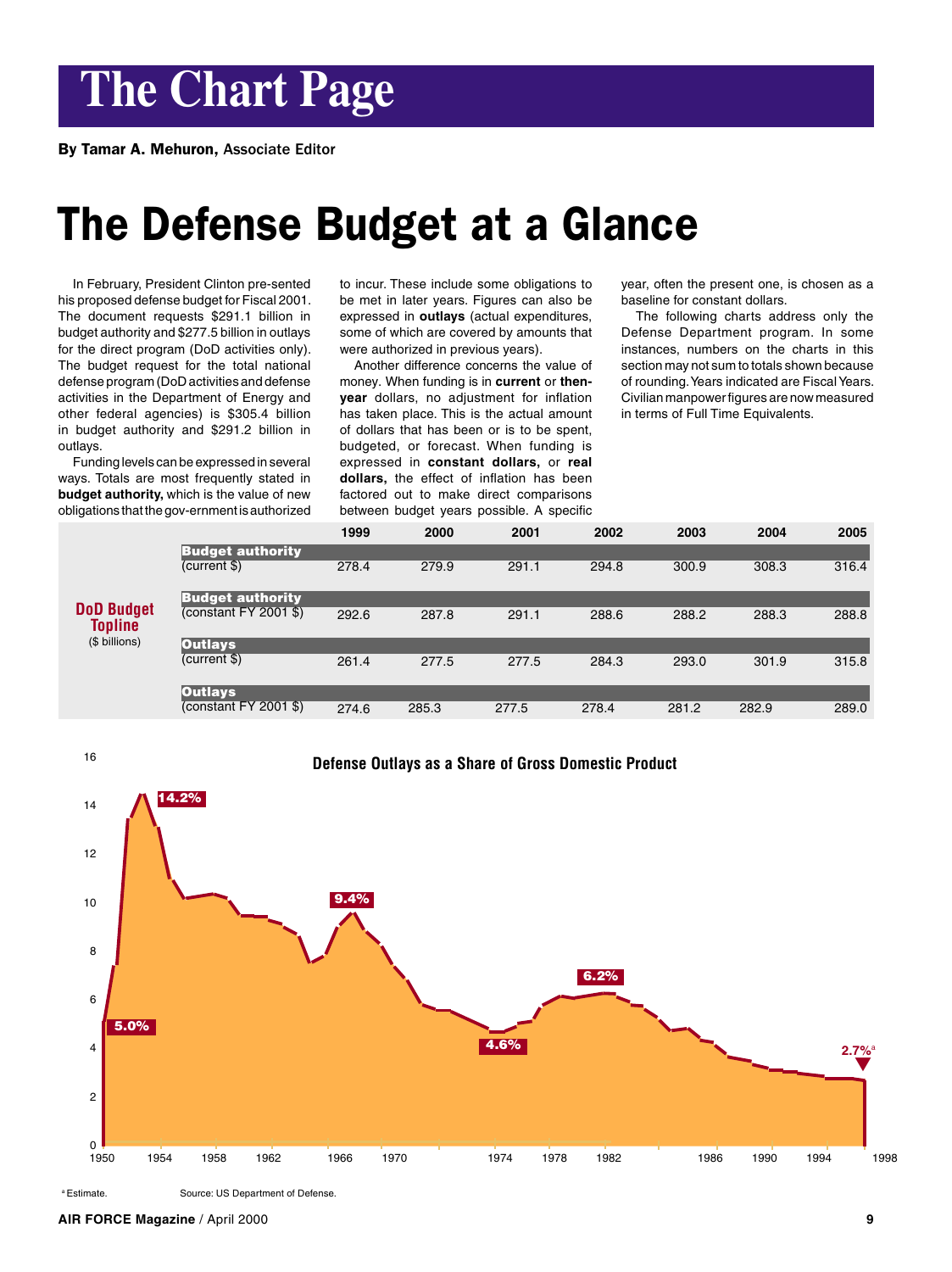## **Service Shares**

## (Budget authority in constant \$ billions)

| FY 2001 \$ billions | 1999  | 2000  | 2001  | 2002  | 2003  | 2004  | 2005  |
|---------------------|-------|-------|-------|-------|-------|-------|-------|
| Air Force           | 86.1  | 83.5  | 85.3  | 86.4  | 85.5  | 85.0  | 85.2  |
| Army                | 71.9  | 71.5  | 70.6  | 72.8  | 72.9  | 72.9  | 72.9  |
| Navy                | 88.1  | 89.7  | 91.7  | 88.9  | 90.1  | 90.1  | 90.1  |
| Defense agencies    | 46.6  | 43.1  | 43.5  | 40.5  | 39.7  | 40.3  | 40.6  |
| Total               | 292.6 | 287.8 | 291.1 | 288.6 | 288.2 | 288.3 | 288.8 |
| <b>Percentages</b>  |       |       |       |       |       |       |       |
| Air Force           | 29.4% | 29.0% | 29.3% | 29.9% | 29.7% | 29.5% | 29.5% |
| Army                | 24.6% | 24.8% | 24.3% | 25.2% | 25.3% | 25.3% | 25.2% |
| Navv                | 30.1% | 31.2% | 31.5% | 30.8% | 31.3% | 31.3% | 31.2% |
| Defense agencies    | 15.9% | 15.0% | 14.9% | 14.0% | 13.8% | 14.0% | 14.1% |

Fiscal 1999–2005 figures are from the Clinton Administration's Fiscal 2001 budget request.

The Chart Page / The Defense Budget at a Glance

|                                                 |                                     | <b>Force Structure Changes</b> |                    |                    |                                   |
|-------------------------------------------------|-------------------------------------|--------------------------------|--------------------|--------------------|-----------------------------------|
|                                                 | <b>Cold War</b><br><b>Base 1990</b> | <b>Base</b><br>Force           | <b>BUR</b><br>Plan | <b>QDR</b><br>Goal | 2001                              |
| <b>Air Force</b>                                |                                     |                                |                    |                    |                                   |
| Active fighter wings<br>AFRC/ANG fighter wings  | 24<br>12                            | 15.3<br>11.3                   | 13<br>7            | $12+$<br>8         | $12+$<br>$7+$                     |
| <b>Army</b>                                     |                                     |                                |                    |                    |                                   |
| Active divisions<br>Army National Guard/Reserve | 18<br>10                            | 12<br>34 <sup>a</sup>          | 10<br>$5+$         | 10<br>8            | 10 <sup>b</sup><br>8 <sup>c</sup> |
| <b>Navy</b>                                     |                                     |                                |                    |                    |                                   |
| <b>Aircraft carriers</b>                        |                                     |                                |                    |                    |                                   |
| Active                                          | 15                                  | 13                             | 11                 | 11                 | 12 <sup>d</sup>                   |
| Reserve                                         |                                     |                                |                    |                    | $\mathbf 0$                       |
| <b>Carrier air wings</b>                        |                                     |                                |                    |                    |                                   |
| Active                                          | 13                                  | 11                             | 10                 | 10                 | 10                                |
| Reserve                                         | 2                                   | 2                              |                    |                    |                                   |
| <b>Marine Corps</b>                             |                                     |                                |                    |                    |                                   |
| <b>Active MEFs</b>                              | 3                                   | 3                              | 3                  | 3                  | 3                                 |
| <b>Reserve MEF</b>                              |                                     |                                |                    |                    |                                   |

a Brigades.

**Plus two armored cavalry regiments.** 

c Plus 18 separate brigades (15 of which are at enhanced readiness levels).

<sup>d</sup> USS John F. Kennedy was redesignated as an active duty carrier to meet forward presence commitments.

## **Operational Training Rates**

|                                  | 1990 | 1997 | 1998 | 1999 | 2000 | 2001 |
|----------------------------------|------|------|------|------|------|------|
| <b>Air Force</b>                 |      |      |      |      |      |      |
| Flying hours per crew per month, |      |      |      |      |      |      |
| fighter/attack aircraft          | 19.5 | 19.3 | 17.0 | 17.7 | 17.2 | 17.1 |
| <b>Army</b>                      |      |      |      |      |      |      |
| Flying hours per tactical crew   |      |      |      |      |      |      |
| per month                        | 14.2 | 14.5 | 11.4 | 11.8 | 14.5 | 14.5 |
| Annual tank miles <sup>a</sup>   | 800  | 654  | 600  | 601  | 800  | 800  |
| <b>Navy</b>                      |      |      |      |      |      |      |
| Flying hours per tactical crew   |      |      |      |      |      |      |
| per month                        | 23.9 | 21.1 | 20.2 | 21.5 | 22.3 | 23.5 |
| Ship steaming days per quarter   |      |      |      |      |      |      |
| Deployed fleet                   | 54.2 | 50.5 | 50.5 | 50.5 | 50.5 | 50.5 |
| Nondeployed fleet                | 28.1 | 28.0 | 26.8 | 26.1 | 28.0 | 28.0 |
|                                  |      |      |      |      |      |      |

a Excludes National Training Center miles.